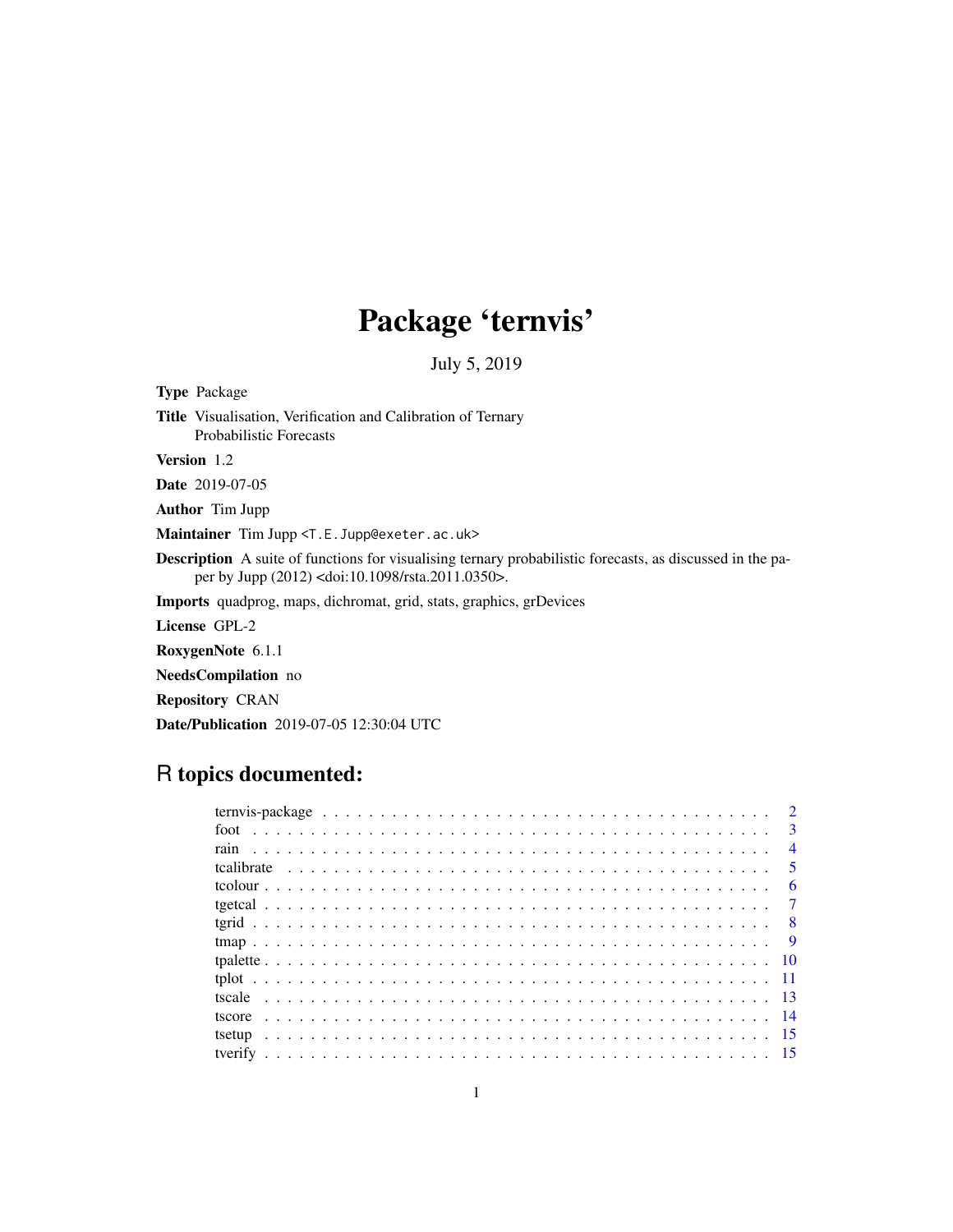## <span id="page-1-0"></span>2 ternvis-package

ternvis-package *Visualisation, verification and calibration of ternary forecast data*

#### Description

A suite of functions for visualising ternary probabilistic forecasts.

## Details

| Package: | ternyis    |
|----------|------------|
| Type:    | Package    |
| Version: | 1.0        |
| Date:    | 2012-03-29 |
| License: | $GPL-2$    |

Colours can be assigned to ternary probabilistic forecasts using [tcolour](#page-5-1). These colours can be used to produce forecast maps as in the example function [tmap](#page-8-1). A set of ternary forecasts p can be compared with subsequent ternary observations o using the function [tverify](#page-14-1). [plot.tverify](#page-14-2) then displays this information in a Ternary Reliability Diagram. Calibration is performed using [tgetcal](#page-6-1) and [tcalibrate](#page-4-1).

## Author(s)

Tim Jupp

Maintainer: Tim Jupp <t.e.jupp@exeter.ac.uk>

#### References

Jupp TE, Lowe R, Stephenson DB, Coelho CAS (2012) On the visualization, verification and recalibration of ternary probabilistic forecasts, Philosophical Transactions of the Royal Society, volume 370, pages 1100-1120.

<http://rsta.royalsocietypublishing.org/content/370/1962/1100.full>

<http://arxiv.org/abs/1103.1303>

#### See Also

Some concepts adapted from those in package *vcd*.

#### Examples

data(foot) # see the distribution of forecasts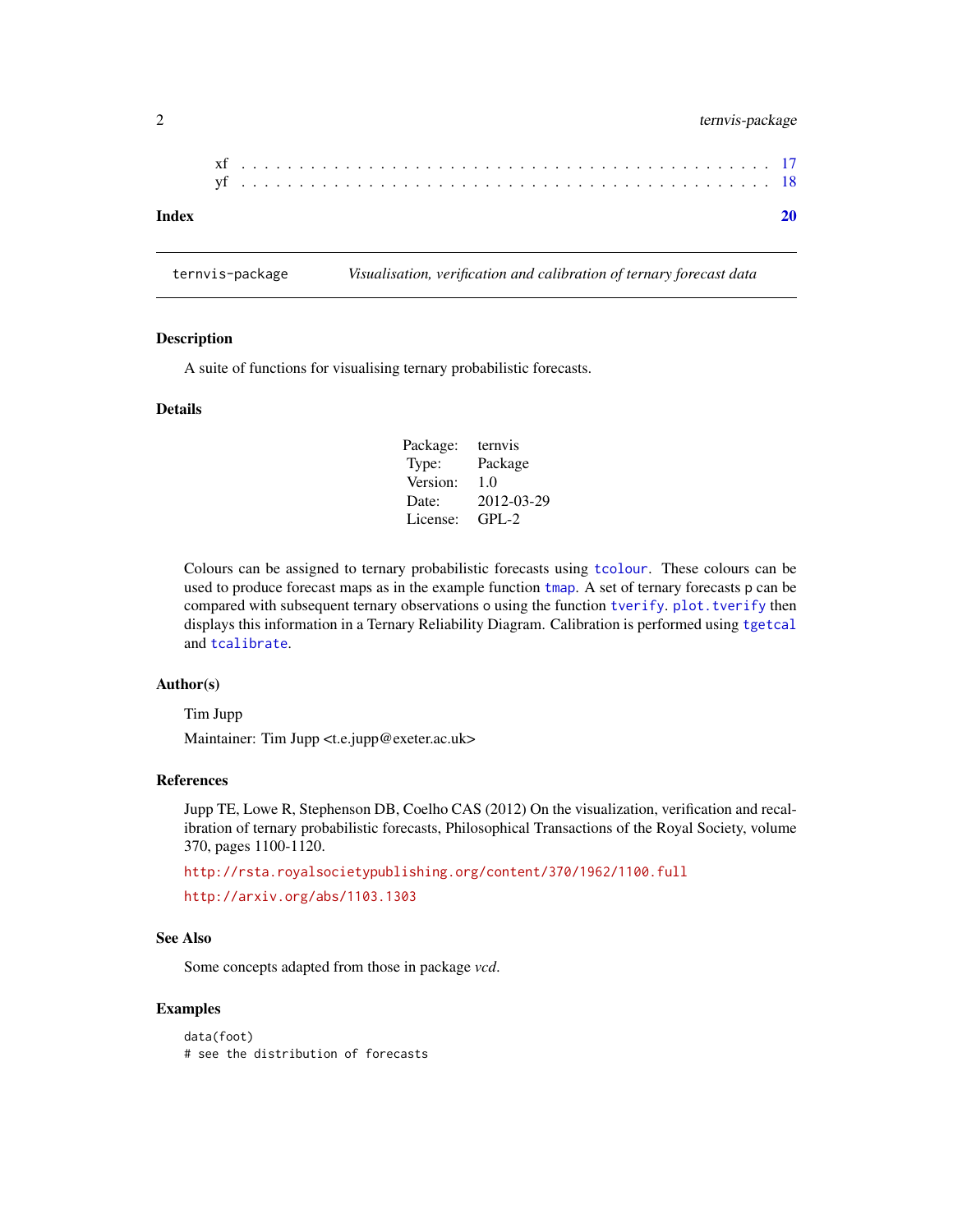<span id="page-2-0"></span>foot 3

```
tplot(foot$p,main="Bookmaker forecasts of \n football matches",
      dimnames=c("Home Win","Draw","Away Win"))
# see how well forecasts compare with results
# create object of class tverify
foot.verify <- tverify(p=foot$p,o=foot$o)
# plot ternary reliability diagram
dev.new()
plot(foot.verify, thresh=3)
# get a (linear) calibration of these data
# create an object of class tverify
foot.calib <- tgetcal(foot.verify)
# plot ternary reliability diagram of calibrated
dev.new()
plot(foot.calib, thresh=3)
data(rain)
tmap(rain,iyr=17,palette=TRUE,circles=FALSE,fac=10)
```
foot *Football betting dataset*

#### Description

A collection of bookmakers' football odds (for home win/draw/away win, expressed as ternary probabilistic forecasts) and subsequent results. The data cover several years of English league games.

#### Usage

data(foot)

#### Format

The quoted odds, transformed to probabilities, are in foot\$p (a 3-column matrix). The corresponding results of the games are in foot\$o (a 3-column matrix).

#### Source

Data taken from www.football-data.co.uk.

## Examples

```
data(foot)
# see the distribution of forecasts
tplot(foot$p,main="Bookmaker forecasts of \n football matches",
     dimnames=c("Home Win","Draw","Away Win"))
```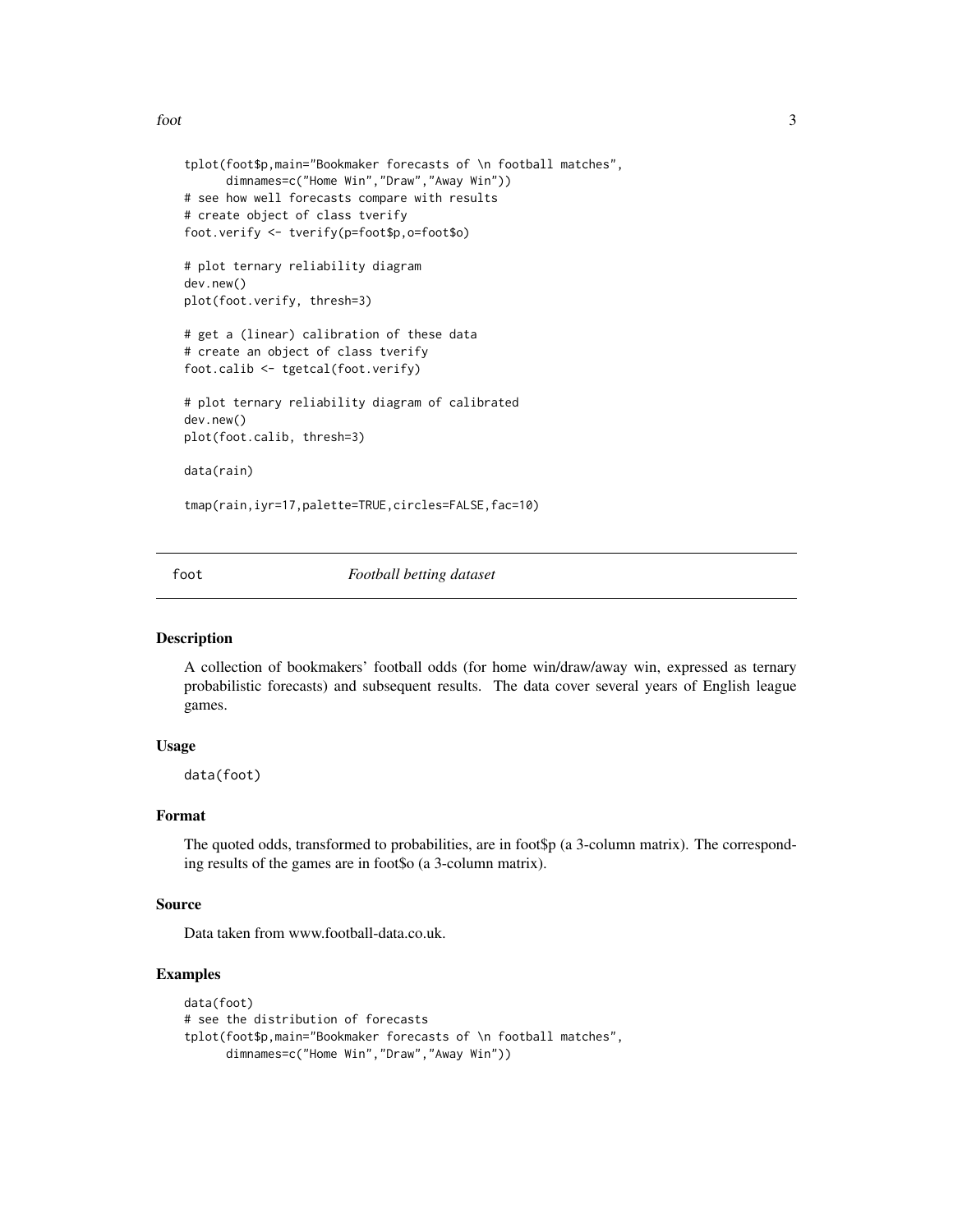```
# see how well forecasts compare with results
# create object of class tverify
foot.verify <- tverify(p=foot$p,o=foot$o)
# plot ternary reliability diagram
dev.new()
plot(foot.verify, thresh=3)
# get a (linear) calibration of these data
```
# create an object of class tverify foot.calib <- tgetcal(foot.verify)

# plot ternary reliability diagram of calibrated forecasts dev.new() plot(foot.calib, thresh=3)

rain *Ternary precipitation forecast data set*

## Description

An array of monthly seasonal precipitation forecasts and observations over South America, covering 25 years.

#### Usage

data(rain)

## Format

A list containing 7 objects

rain\$lats a vector of 35 latitudes

rain\$lons a vector of 27 longitudes

rain\$obs array of ternary observations

rain\$preds array of ternary forecast probabilities

rain\$rel array of reliabilities

rain\$res array of resolutions

rain\$q array of climatologies

## Source

Data from Caio Coelho at <http://eurobrisa.cptec.inpe.br>.

```
4 a a a a a a a a a a a a a a a a a a a
```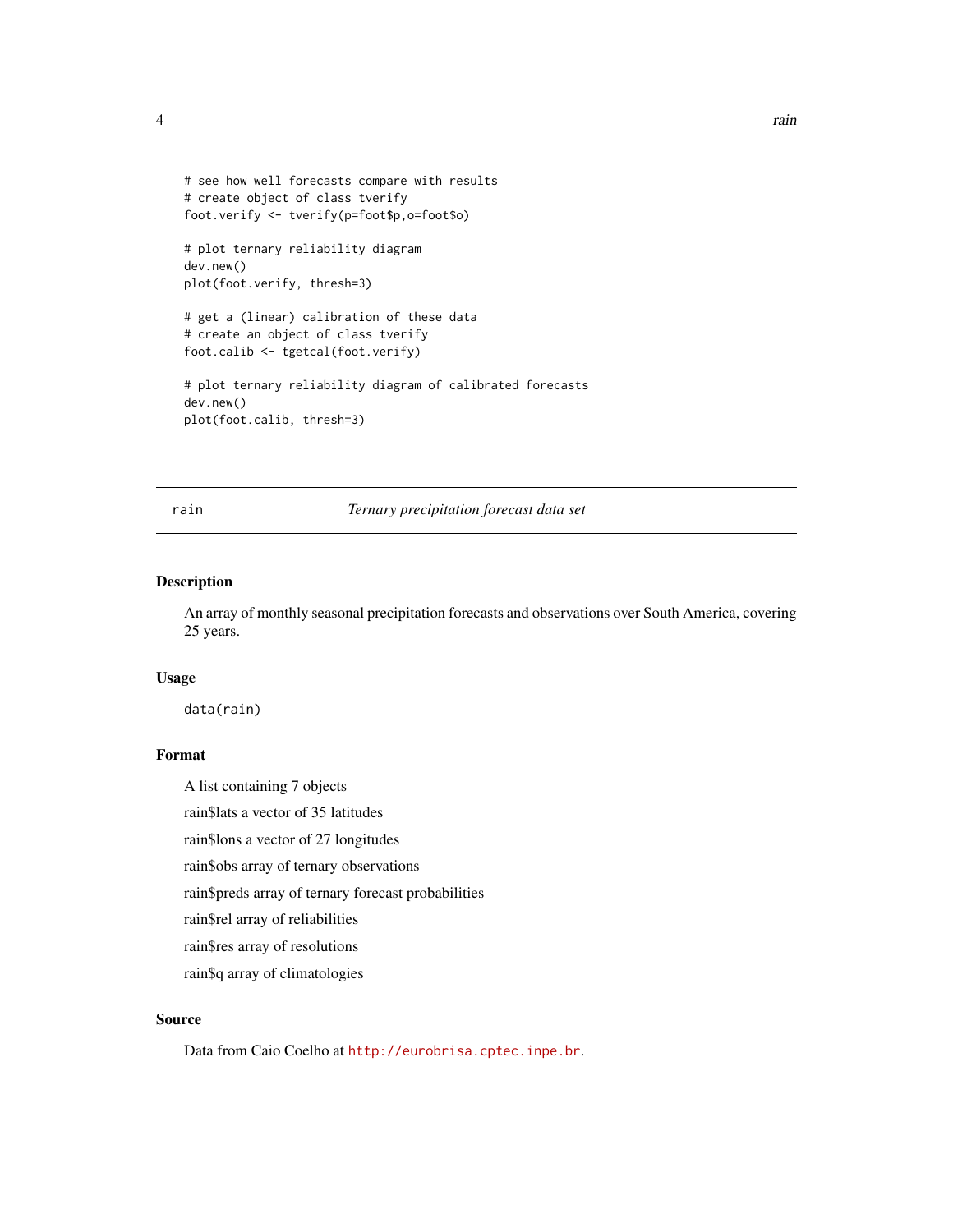#### <span id="page-4-0"></span>tcalibrate 5 and 5 and 5 and 5 and 5 and 5 and 5 and 5 and 5 and 5 and 5 and 5 and 5 and 5 and 5 and 5 and 5 and 5 and 5 and 5 and 5 and 5 and 5 and 5 and 5 and 5 and 5 and 5 and 5 and 5 and 5 and 5 and 5 and 5 and 5 and 5

## Examples

data(rain)

```
ilon <- 5 # pick a longitude
ilat <- 6 # pick a latitude
iyr \le 17 # pick a year (in the range 1:25)
rain$lons[ilon] # the longitude
rain$lats[ilat] # the latitude
rain$pred[ilon,ilat,iyr,] # the ternary forecast
rain$obs[ilon,ilat,iyr,] # the ternary observation
```
<span id="page-4-1"></span>tcalibrate *Calibration of ternary forecasts*

## Description

Function to apply a calibration to a matrix of ternary forecasts.

## Usage

tcalibrate(tv, p)

#### Arguments

| An n-by-3 matrix of ternary forecasts which will be calibrated according to the<br>calibration function embedded in <i>dat</i> . |  |
|----------------------------------------------------------------------------------------------------------------------------------|--|

## Value

An n-by-3 array of calibrated ternary forecasts.

#### Author(s)

Tim Jupp

## References

Jupp TE, Lowe R, Stephenson DB, Coelho CAS (2012) On the visualization, verification and recalibration of ternary probabilistic forecasts, Philosophical Transactions of the Royal Society, volume 370, pages 1100-1120.

<http://rsta.royalsocietypublishing.org/content/370/1962/1100.full>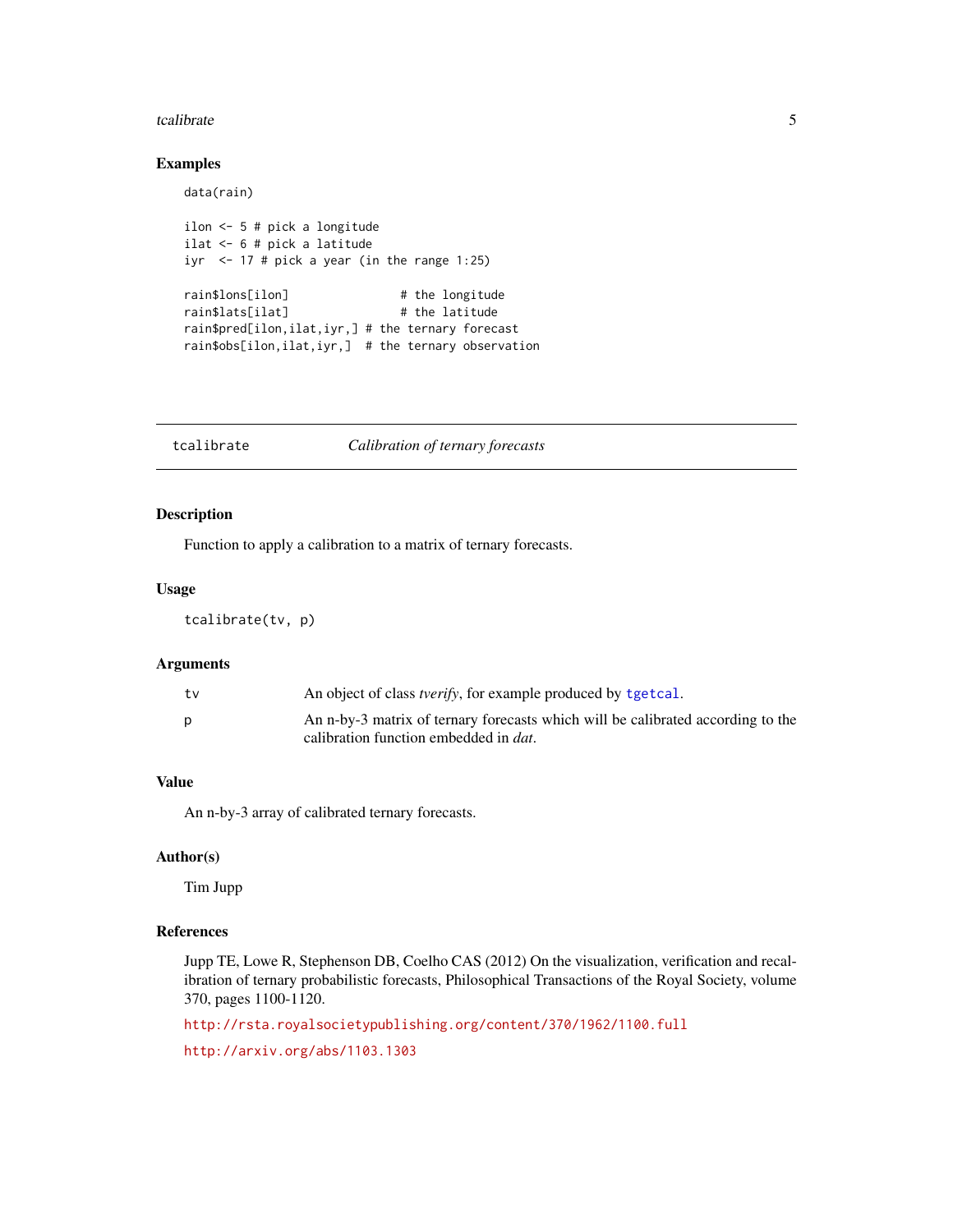<span id="page-5-0"></span>6 tcolour contracts to the contract of the contracts of the contracts of the contracts of the contracts of the contracts of the contracts of the contracts of the contracts of the contracts of the contracts of the contracts

#### See Also

[tgetcal](#page-6-1), [tplot](#page-10-1), [tverify](#page-14-1)

#### Examples

```
# get football betting data
data(foot)
# get verification info for these data
tv <- tverify(p=foot$p,o=foot$o)
# get a linear calibration based on verification info
lc <- tgetcal(tv)
# consider an uncalibrated forecast p
p \le - cbind(0, 0, 1)
# see where p is mapped by this calibration
pcal <- tcalibrate(lc,cbind(0,0,1))
# plot the uncalibrated forecast
tplot(p)
# plot the calibrated forecast
tplot(pcal,col="blue",newpage=FALSE,bg="transparent")
```
<span id="page-5-1"></span>

tcolour *Assign a colour to a ternary forecast*

#### Description

Function to assign a colour to a ternary forecast p, given a ternary climatology q.

#### Usage

```
tcolour(p = \text{cbind}(1, 1, 1)/3, q = \text{cbind}(1, 1, 1)/3, m = 0.7,
         flip = FALSE, dich = "none", theta0 = 0)
```

| p      | An n-by-3 matrix of ternary forecasts.                                                                                                                                                                                                                                      |
|--------|-----------------------------------------------------------------------------------------------------------------------------------------------------------------------------------------------------------------------------------------------------------------------------|
| q      | A 1-by-3 matrix containing the climatology.                                                                                                                                                                                                                                 |
| m      | Exponent controlling rate of colour saturation.                                                                                                                                                                                                                             |
| flip   | Logical to transpose categories "B" and "A" in barycentric coordinates.                                                                                                                                                                                                     |
| dich   | Option to render colours as they would appear to a dichromat. Default choice<br>$dich$ = "none" leaves colours unchanged. Choices $dich$ = "deutan" and $dich$<br>$=$ "protan" show colours as they would appear to those with deutanopia or<br>protanopia (see dichromat). |
| theta0 | Angle (degrees) through which to rotate colour palette around climatology q in<br>barycentric coordinates.                                                                                                                                                                  |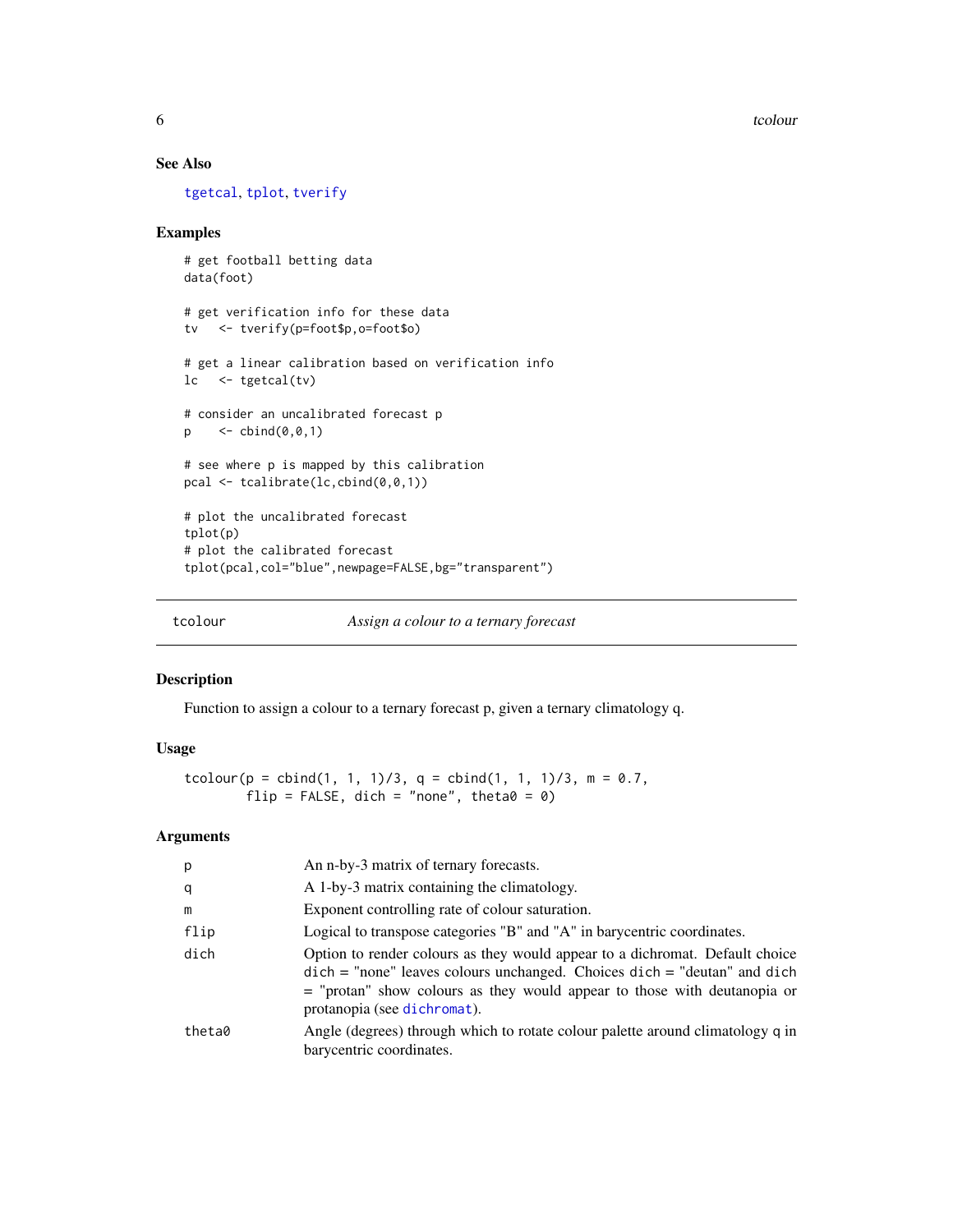#### <span id="page-6-0"></span>tgetcal and the contract of the contract of the contract of the contract of the contract of the contract of the contract of the contract of the contract of the contract of the contract of the contract of the contract of th

## Value

A colour, of the format produced by [rgb](#page-0-0).

#### Author(s)

Tim Jupp

## References

Jupp TE, Lowe R, Stephenson DB, Coelho CAS (2012) On the visualization, verification and recalibration of ternary probabilistic forecasts, Philosophical Transactions of the Royal Society, volume 370, pages 1100-1120.

```
http://rsta.royalsocietypublishing.org/content/370/1962/1100.full
```

```
http://arxiv.org/abs/1103.1303
```
#### Examples

```
p \leftarrow \text{cbind}(0.7, 0.2, 0.1) # define a forecast
q \leftarrow \text{cbind}(1,1,1)/3 # define a climatology
pcol <- tcolour(p=p,q=q) # assign a colour
pcol # print the colour code to terminal
tplot(p, col=pcol) # use this colour in a plot
```
<span id="page-6-1"></span>

| tgetcal | Get a linear or quadratic calibration of ternary forecast / observation |
|---------|-------------------------------------------------------------------------|
|         | data                                                                    |

## Description

Function to obtain a best-fitting calibration to a set of ternary forecasts p and corresponding observations o.

#### Usage

```
tgetcal(tv, quad = FALSE)
```
#### Arguments

| tv   | An object of the tverify class (as produced by tverify).                        |
|------|---------------------------------------------------------------------------------|
| quad | A logical describing which functional form to use for calibration. Linear cali- |
|      | bration (quad = FALSE) is faster. Quadratic calibration (quad = TRUE) is more   |
|      | sophisticated but can be slow for large data sets.                              |

## Author(s)

Tim Jupp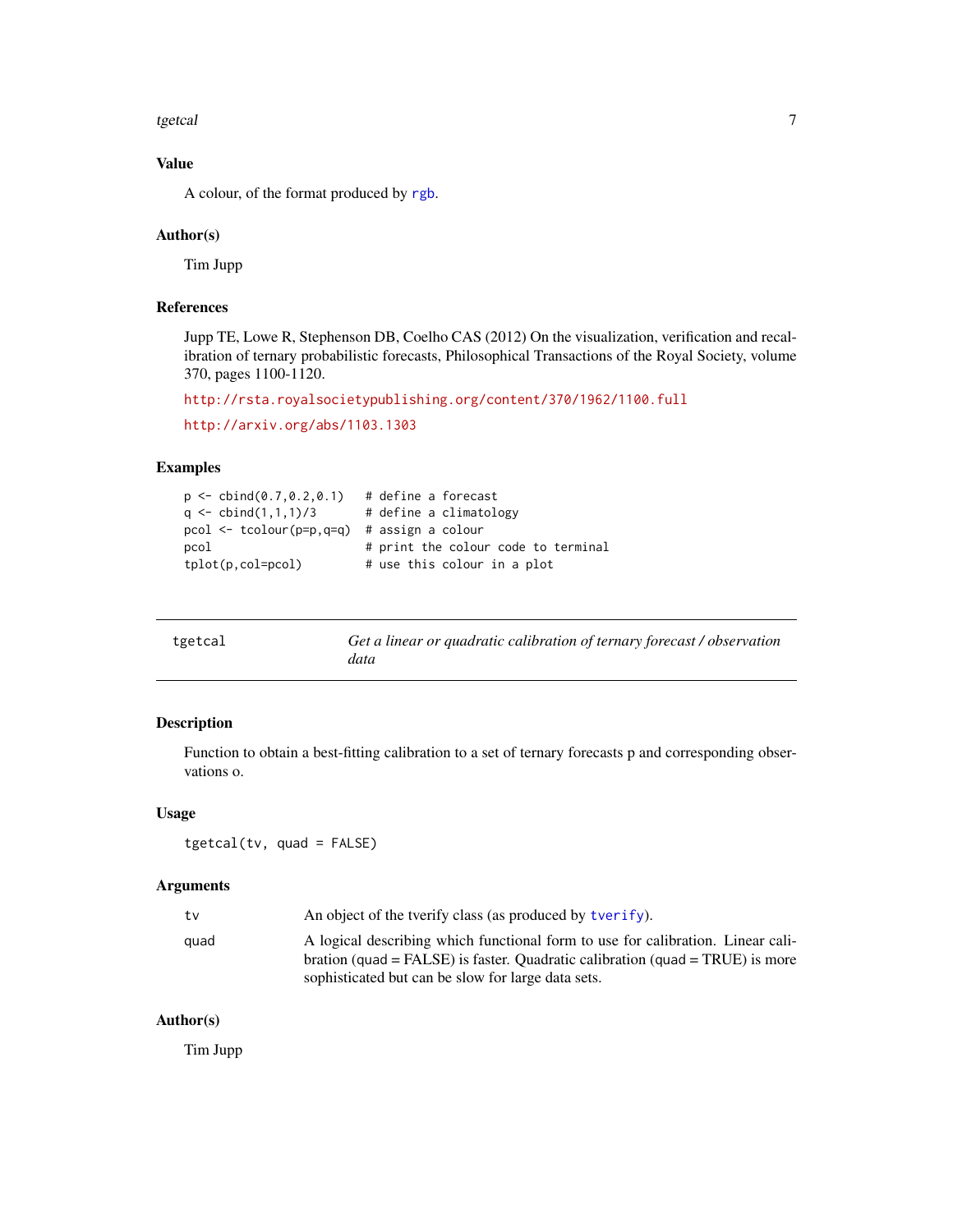#### References

Jupp TE, Lowe R, Stephenson DB, Coelho CAS (2012) On the visualization, verification and recalibration of ternary probabilistic forecasts, Philosophical Transactions of the Royal Society, volume 370, pages 1100-1120.

<http://rsta.royalsocietypublishing.org/content/370/1962/1100.full> <http://arxiv.org/abs/1103.1303>

## See Also

[tverify](#page-14-1), [tcalibrate](#page-4-1)

#### Examples

```
data(foot)
# see the distribution of forecasts
tplot(foot$p,main="Bookmaker forecasts of \n football matches",
      dimnames=c("Home Win","Draw","Away Win"))
# see how well forecasts compare with results
# create object of class tverify
foot.verify <- tverify(p=foot$p,o=foot$o)
# plot ternary reliability diagram
dev.new()
plot(foot.verify, thresh=3)
# get a (linear) calibration of these data
# create an object of class tverify
foot.calib <- tgetcal(foot.verify)
# plot ternary reliability diagram of calibrated forecasts
dev.new()
plot(foot.calib, thresh=3)
```
tgrid *Create a grid of points in barycentric coordinates*

## Description

Utility function to generate a grid of ternary forecasts equally spaced in baycentric coordinates.

## Usage

tgrid(n)

#### Arguments

n An integer describing the number of 'bins' along each side of the barycentric triangle.

<span id="page-7-0"></span>8 tgrid states and the second states of the second states and the second states of the second states of the second states of the second states of the second states of the second states of the second states of the second st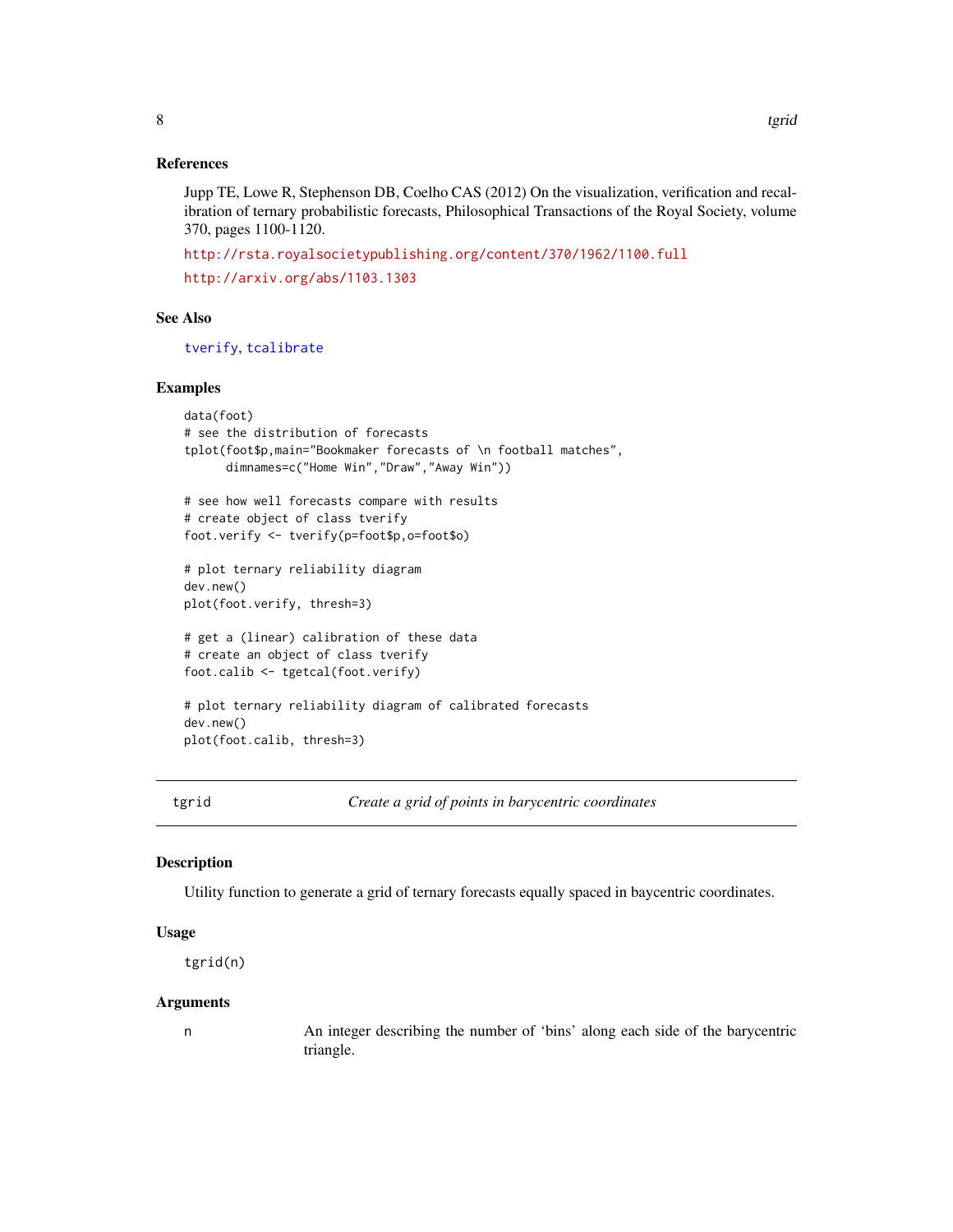<span id="page-8-0"></span>tmap 9

## Value

An n-by-3 matrix of ternary forecasts.

#### Author(s)

Tim Jupp

## References

Jupp TE, Lowe R, Stephenson DB, Coelho CAS (2012) On the visualization, verification and recalibration of ternary probabilistic forecasts, Philosophical Transactions of the Royal Society, volume 370, pages 1100-1120.

```
http://rsta.royalsocietypublishing.org/content/370/1962/1100.full
```

```
http://arxiv.org/abs/1103.1303
```
#### See Also

[tplot](#page-10-1)

#### Examples

```
tg < - \text{tgrid}(6) # make a grid of forecasts in the triangle
tg # print forecasts to the terminal
tplot(tg) # plot forecasts
```
<span id="page-8-1"></span>

| × |  |  |
|---|--|--|

p *Demonstration of how to make coloured maps of ternary forecasts* 

## Description

An example of how one might make forecast maps using [tpalette](#page-9-1).

## Usage

```
tmap(data, iyr, circles = FALSE, fac = 10, theta0 = 0,dich = "none", m = 0.7, palette = TRUE,
     flip = FALSE)
```

| dat     | An array of forecasts in a suitable format. See <i>Example</i> code below                                                                                                |
|---------|--------------------------------------------------------------------------------------------------------------------------------------------------------------------------|
| ivr     | In this example, an integer in the range 1 to 25.                                                                                                                        |
| circles | $circles = FALSE$ (the default) fills map with coloured polygons. $circles =$<br>TRUE fills map with circles whose radii are dependent on verification informa-<br>tion. |
| fac     | Scaling factor for size of circles when circles = TRUE.                                                                                                                  |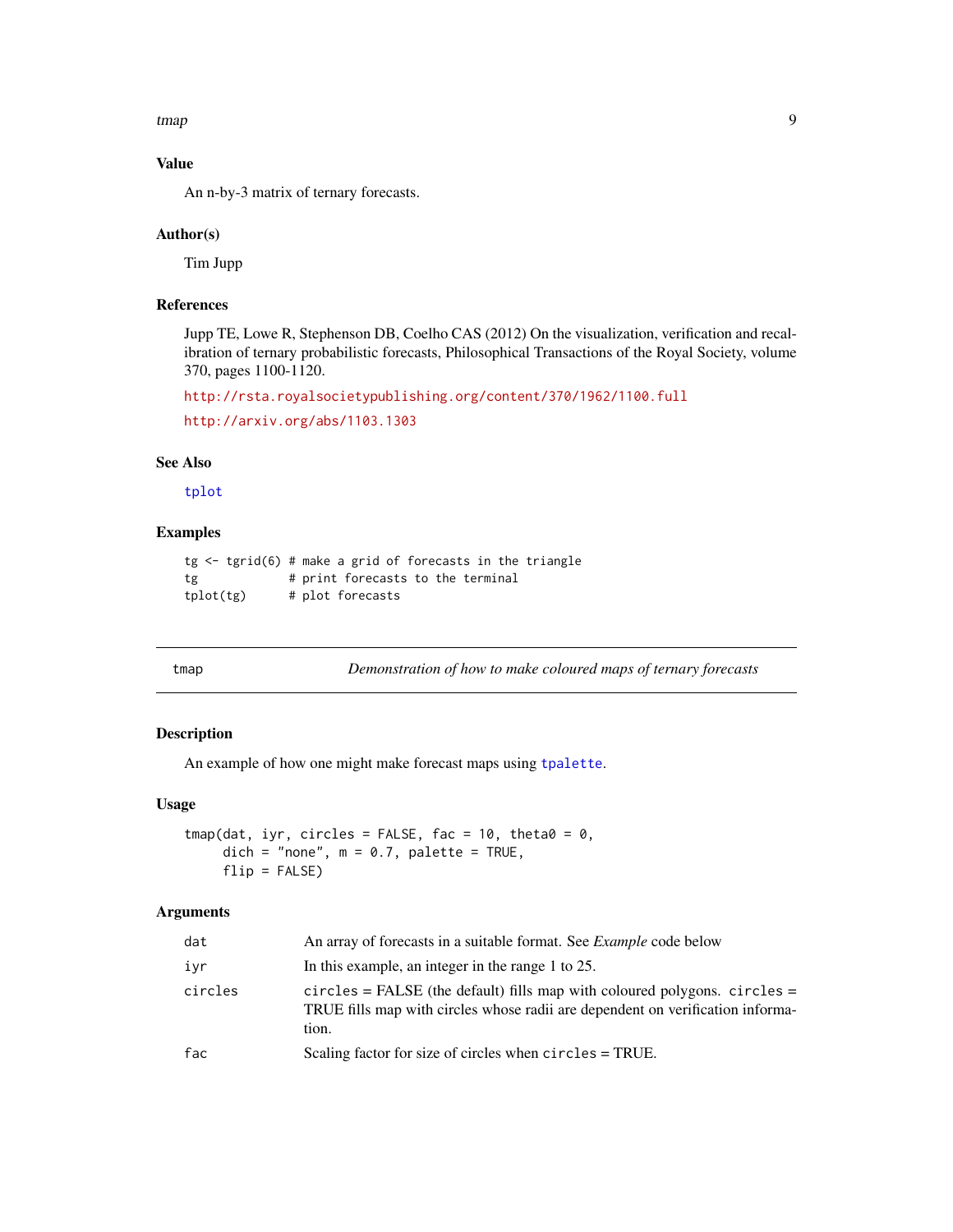<span id="page-9-0"></span>10 tpalette the control of the control of the control of the control of the control of the control of the control of the control of the control of the control of the control of the control of the control of the control of

| theta0  | Angle to rotate colours on palette. See tcolour.                               |
|---------|--------------------------------------------------------------------------------|
| dich    | Optionally render colours as they would appear to a dichromat. See t colour.   |
| m       | Parameter controlling rate at which colours saturate in palette. See t colour. |
| palette | Logical. If palette = TRUE a colour palette is included.                       |
| flip    | Logical to choose whether to switch categories $B$ and $A$ . See tcolour.      |

#### Author(s)

Tim Jupp

#### References

Jupp TE, Lowe R, Stephenson DB, Coelho CAS (2012) On the visualization, verification and recalibration of ternary probabilistic forecasts, Philosophical Transactions of the Royal Society, volume 370, pages 1100-1120.

```
http://rsta.royalsocietypublishing.org/content/370/1962/1100.full
http://arxiv.org/abs/1103.1303
```
#### Examples

data(rain)

tmap(rain,iyr=17,palette=TRUE,circles=FALSE,fac=10)

<span id="page-9-1"></span>tpalette *Draw a palette of the colours assigned to ternary forecasts*

## Description

Function to fill barycentric coordinates with a colour palette.

## Usage

```
tpalette(q = cbind(1, 1, 1)/3, bars = TRUE, m = 0.7,flip = FALSE, lmain = FALSE, theta0 = 0,
dich = "none", cex = 1, nhist = 12)
```

| q    | A 1-by-3 matrix containing a climatology.                                                                               |
|------|-------------------------------------------------------------------------------------------------------------------------|
| bars | Logical. If "FALSE" a simple colour palette is produced. If "TRUE" barplots<br>representing the forecasts are overlain. |
| m    | Parameter controlling the rate at which colours saturate towards the corners of<br>the triangle.                        |
| flip | Logical to transpose categories "B" and "A" in barycentric coordinates.                                                 |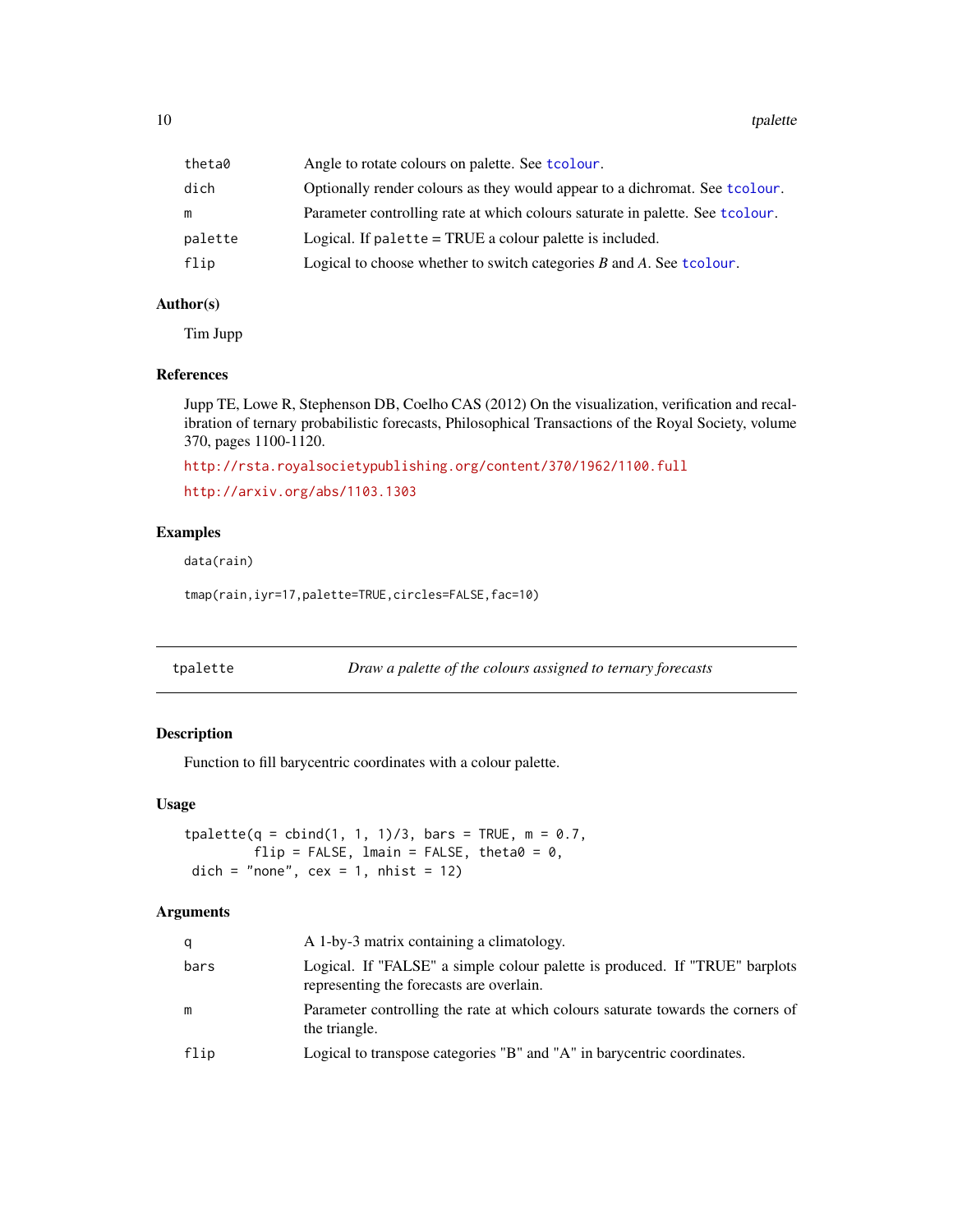<span id="page-10-0"></span>

| lmain  | Logical. If "TRUE" text is overlaid.                                                                                                                                                                                                                                                                           |
|--------|----------------------------------------------------------------------------------------------------------------------------------------------------------------------------------------------------------------------------------------------------------------------------------------------------------------|
| theta0 | Angle (degrees) through which to rotate colour palette around climatology q in<br>barycentric coordinates.                                                                                                                                                                                                     |
| dich   | Option to render colours as they would appear to a dichromat. Default choice<br>$\text{dich} = \text{"none"}$ leaves colours unchanged. Choices $\text{dich} = \text{"deutan"}$ and $\text{dich}$<br>$=$ "protan" show colours as they would appear to those with deutanopia or<br>protanopia (see dichromat). |
| cex    | Factor for expanding the size of the dots when bars is "FALSE".                                                                                                                                                                                                                                                |
| nhist  | Number of barplots along each side of the triangle when bars is "TRUE".                                                                                                                                                                                                                                        |
|        |                                                                                                                                                                                                                                                                                                                |

## Author(s)

Tim Jupp

## References

Jupp TE, Lowe R, Stephenson DB, Coelho CAS (2012) On the visualization, verification and recalibration of ternary probabilistic forecasts, Philosophical Transactions of the Royal Society, volume 370, pages 1100-1120.

<http://rsta.royalsocietypublishing.org/content/370/1962/1100.full>

```
http://arxiv.org/abs/1103.1303
```
#### See Also

[tmap](#page-8-1)

## Examples

dev.new() tpalette(bars=FALSE) # standard palette

dev.new() tpalette(bars=TRUE) # palette with histograms overlaid

<span id="page-10-1"></span>tplot *Plot ternary forecasts in barycentric coordinates.*

#### Description

This function is almost exactly the same as the ternaryplot function in package vcd (on which it is based) except that the ordering of the vertices has been change to bottom left/top/bottom right, and the code has been extended work for an aribtrary scoring matrix L.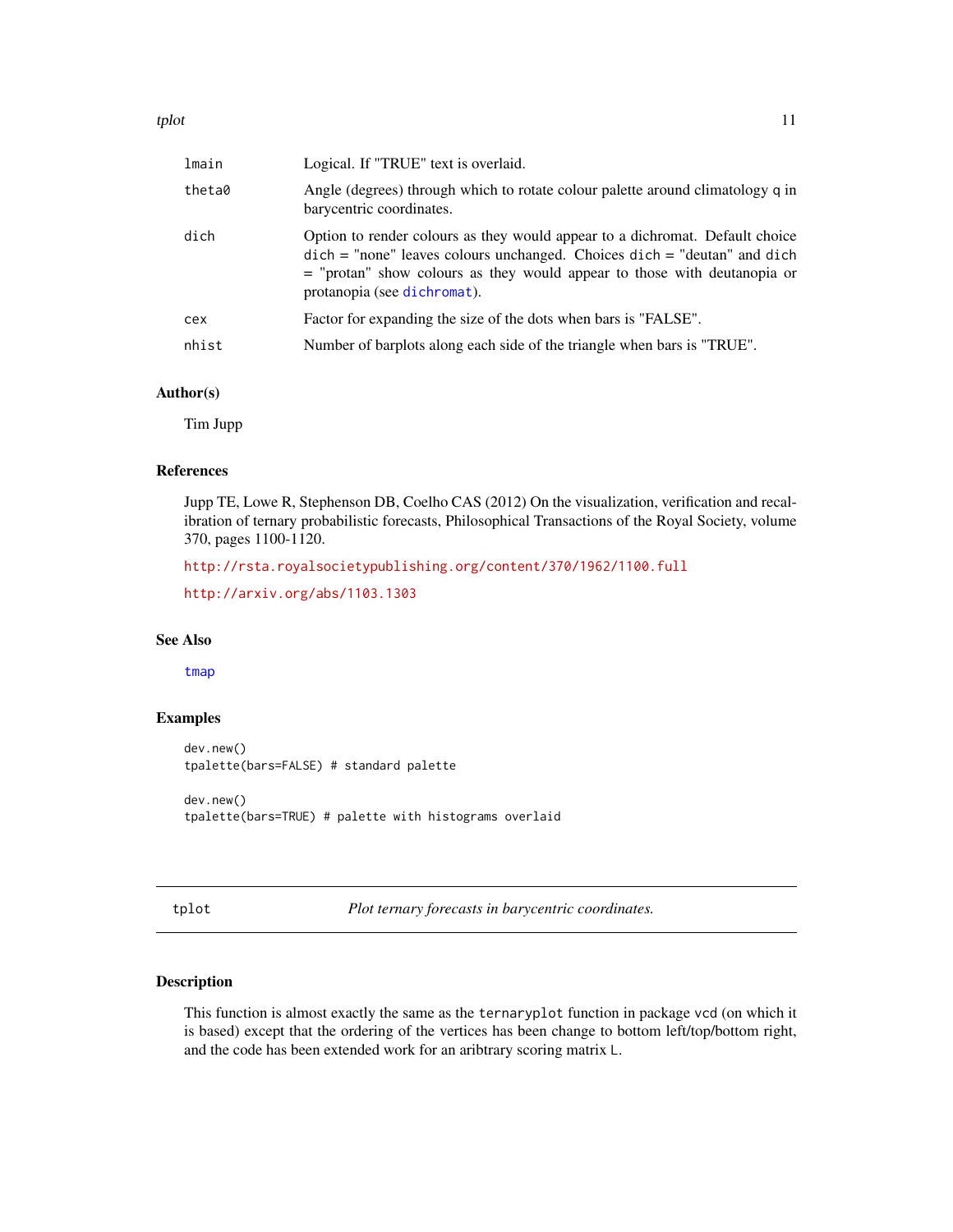## Usage

```
tplot(x = child(1, 1, 1)/3, L = diag(c(1, 1, 1))/sqrt(2),scale = 1, dimnames = NULL,
     dimnames_position = c("corner", "none"),
     dimnames_color = "black", id = NULL, id_color = "black",
      coordinates = FALSE, grid = TRUE, grid_color = "gray",
     labels = c("inside", "outside", "none"),
     labels_color = "darkgray", border = "grey",
     bg = "white", pch = 19, cex = 1, prop\_size = FALSE,
     col = "red", main = "ternary plot", sub = NULL,
     newpage = TRUE, pop = TRUE, col.main = "black",
     col.sub = "black", ...)
```

| x                    | an n-by-3 matrix of ternary forecasts.                                                                                                                                        |
|----------------------|-------------------------------------------------------------------------------------------------------------------------------------------------------------------------------|
| L                    | A matrix describing the quadratic score function. (Default corresponds to the<br>Brier score).                                                                                |
| scale                | row sums scale to be used.                                                                                                                                                    |
| dimnames             | dimension labels (defaults to the column names of x.                                                                                                                          |
|                      | dimnames_position, dimnames_color                                                                                                                                             |
|                      | position and color of dimension labels.                                                                                                                                       |
| id                   | optional labels to be plotted below the plot symbols. coordinates and id are<br>mutually exclusive.                                                                           |
| id_color             | color of these labels.                                                                                                                                                        |
| coordinates          | if TRUE, the coordinates of the points are plotted below them. coordinates and<br>id are mutually exclusive.                                                                  |
| grid                 | if TRUE, a grid is plotted. May optionally be a string indicating the line type<br>(default: "dotted").                                                                       |
| grid_color           | grid colour.                                                                                                                                                                  |
| labels, labels_color |                                                                                                                                                                               |
|                      | position and colour of the grid labels.                                                                                                                                       |
| border               | colour of the triangle border.                                                                                                                                                |
| bg                   | triangle background.                                                                                                                                                          |
| pch                  | plotting character. Defaults to filled dots.                                                                                                                                  |
| cex                  | a numerical value giving the amount by which plotting text and symbols should<br>be scaled relative to the default. Ignored for the symbol size if prop_size is not<br>FALSE. |
| prop_size            | if TRUE, the symbol size is plotted proportional to the row sum of the three<br>variables, i.e., represents the weight of the observation.                                    |
| col                  | plotting colour.                                                                                                                                                              |
| main                 | main title.                                                                                                                                                                   |
| sub                  | a sub title.                                                                                                                                                                  |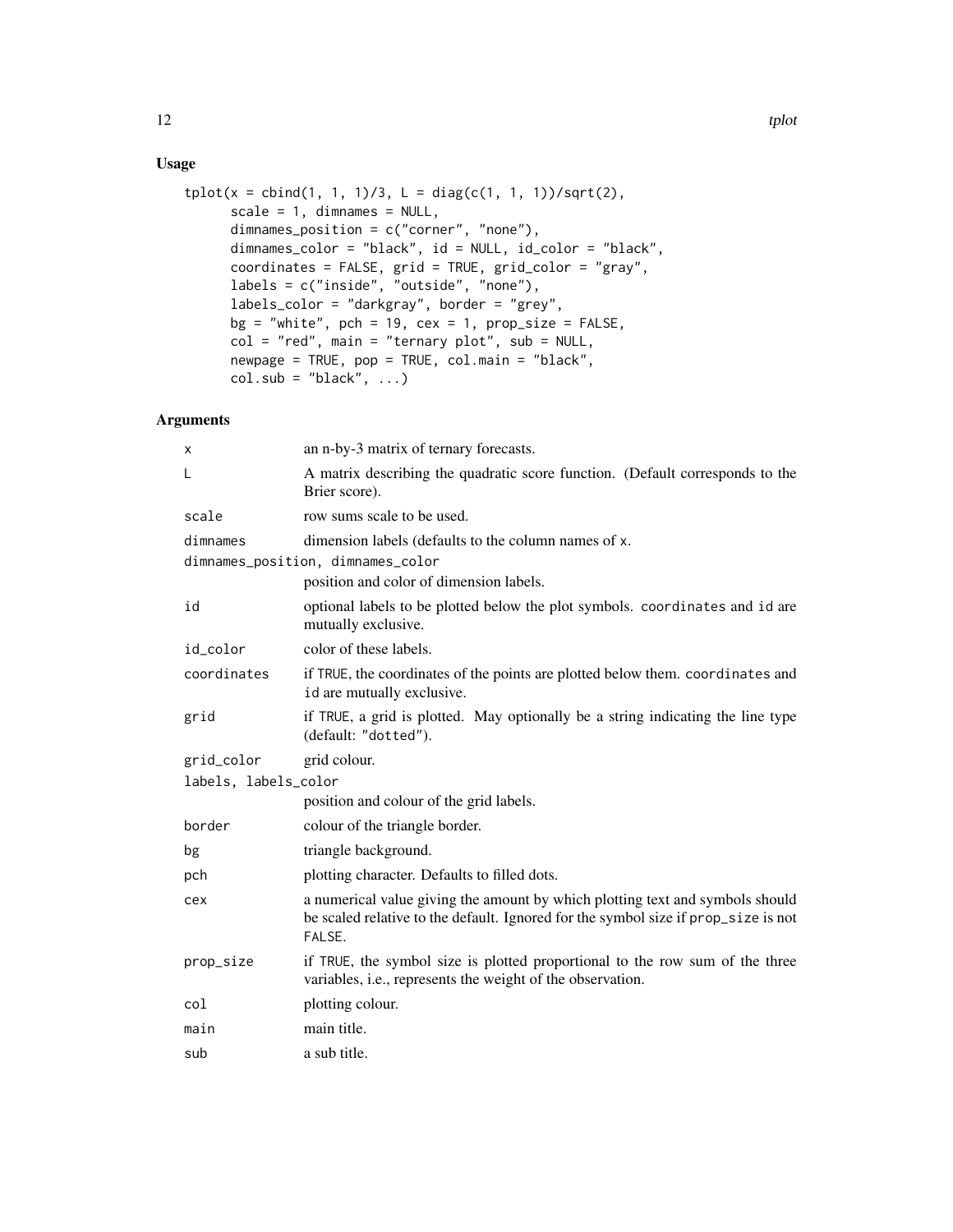#### <span id="page-12-0"></span>tscale the contract of the contract of the contract of the contract of the contract of the contract of the contract of the contract of the contract of the contract of the contract of the contract of the contract of the con

| newpage  | if 'TRUE', the plot will appear on a new graphics page.                      |
|----------|------------------------------------------------------------------------------|
| pop      | logical; if 'TRUE', all newly generated viewports are popped after plotting. |
| col.main | colour for the title.                                                        |
| col.sub  | colour for the sub title.                                                    |
| $\cdots$ | additional graphics parameters (see par).                                    |

## Author(s)

Tim Jupp (using code for vcd:ternaryplot as source).

## Examples

```
tg <- tgrid(6) # make a grid of forecasts in the triangle
tg # print to terminal
tplot(tg) # plot them
```
tscale *Rescale a 3-vector to yield a ternary forecast*

## Description

Utility function to rescale 3-vectors to be probability distributions.

#### Usage

tscale(p)

## Arguments

p a vector of length 3.

## Details

A utility function.

## Value

A vector of length 3 rescaled so that elements are all  $\ge$  = 0 and sum to unity.

## Author(s)

Tim Jupp

## Examples

```
tscale<mark>(\text{bind}(1,2,3)) # rescale (1,2,3) to be a ternary forecast.</mark>
```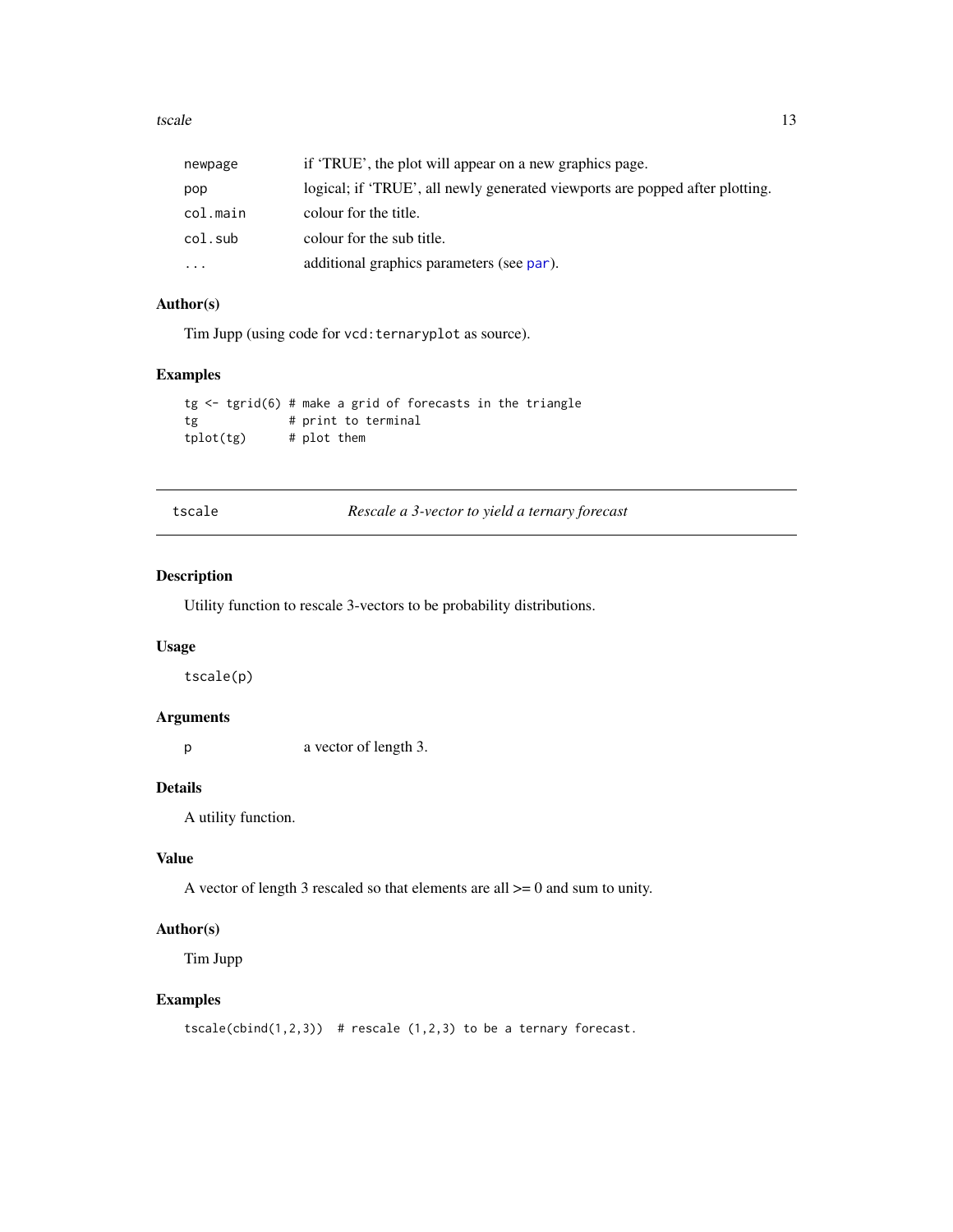<span id="page-13-0"></span>

## Description

A utility function.

## Usage

 $tscore(p, o, L = diag(c(1, 1, 1)) / sqrt(2))$ 

## Arguments

| D       | An n-by-3 matrix of ternary forecasts.                                                            |
|---------|---------------------------------------------------------------------------------------------------|
| $\circ$ | An n-by-3 matrix of ternary observations.                                                         |
|         | A 3-by-3 matrix defining the quadratic score being used. (Default corresponds<br>to Brier score.) |

## Author(s)

Tim Jupp

#### References

Jupp TE, Lowe R, Stephenson DB, Coelho CAS (2012) On the visualization, verification and recalibration of ternary probabilistic forecasts, Philosophical Transactions of the Royal Society, volume 370, pages 1100-1120.

<http://rsta.royalsocietypublishing.org/content/370/1962/1100.full>

```
http://arxiv.org/abs/1103.1303
```
#### Examples

```
data(foot)
tscore(p=foot$p,o=foot$o)
```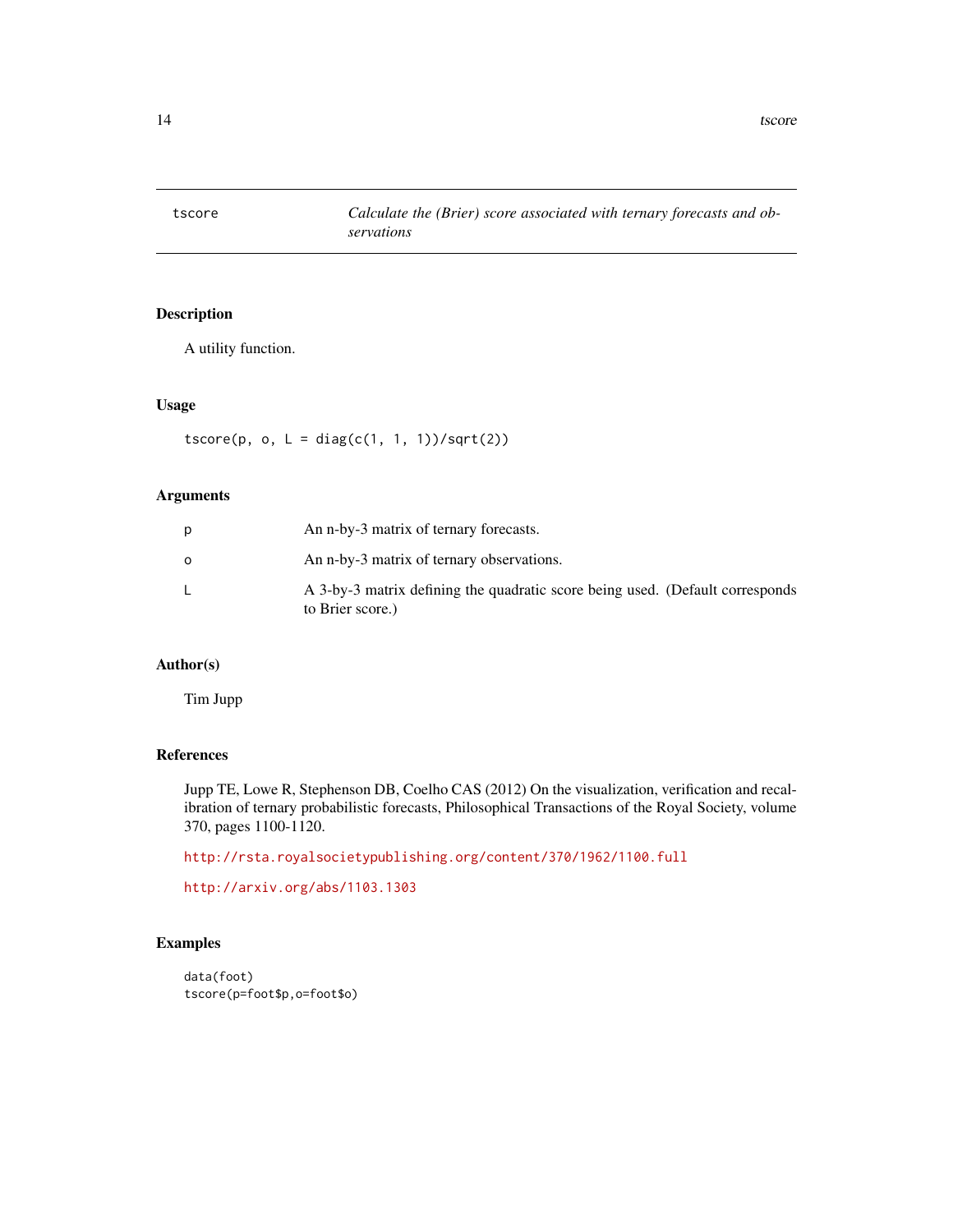<span id="page-14-3"></span><span id="page-14-0"></span>tsetup *Utility function to calculate geometry associated with a quadratic score matrix*

## Description

This is just a useful internal function.

#### Usage

```
tsetup(L = diag(c(1, 1, 1)) / sqrt(2), q = child(1, 1, 1) / 3)
```
## Arguments

|   | A 3-by-3 matrix defining the quadratic score being used. (Default corresponds<br>to Brier score.) |
|---|---------------------------------------------------------------------------------------------------|
| a | A 1-by-3 matrix containing the climatology.                                                       |

## Author(s)

Tim Jupp

## References

Jupp TE, Lowe R, Stephenson DB, Coelho CAS (2012) On the visualization, verification and recalibration of ternary probabilistic forecasts, Philosophical Transactions of the Royal Society, volume 370, pages 1100-1120.

<http://rsta.royalsocietypublishing.org/content/370/1962/1100.full>

<http://arxiv.org/abs/1103.1303>

## Examples

tsetup() # returns a set of useful objects

<span id="page-14-1"></span>tverify *Verification of ternary forecasts / observations*

## <span id="page-14-2"></span>Description

Function to create verification information associated with a set of forecasts p and associated observations o.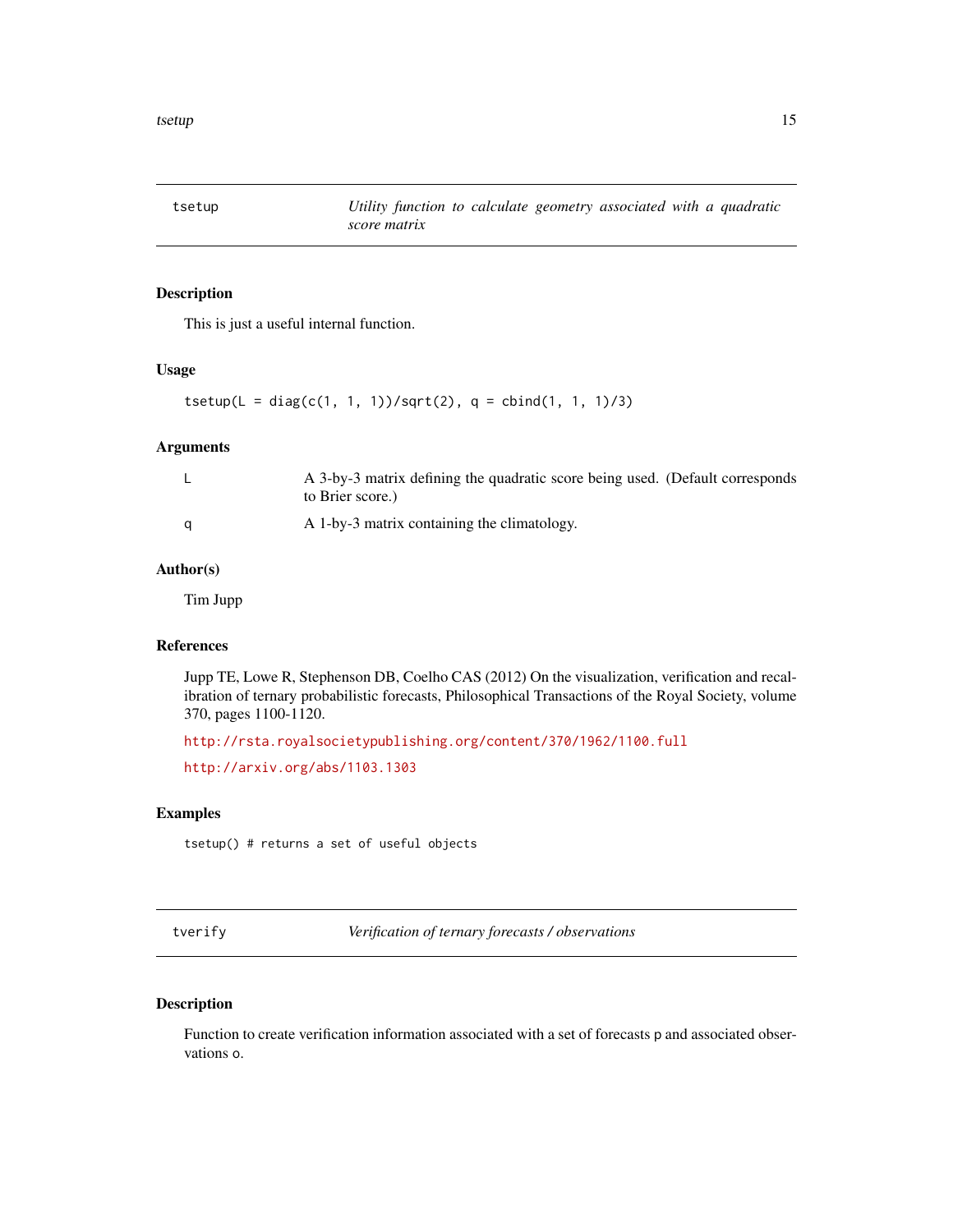## <span id="page-15-0"></span>Usage

```
tverify(p, o, q, forceq, ncirc, L)
## Default S3 method:
tverify(p = \text{cbind}(1, 1, 1)/3, o = \text{cbind}(0, 0, 1),
        q = \text{cbind}(1, 1, 1)/3, forceq = FALSE,
        ncirc = 11, L = diag(c(1, 1, 1)) / sqrt(2))## S3 method for class 'tverify'
plot(x, thresh = 0, Isharp = TRUE,L = diag(c(1, 1, 1)) / sqrt(2), ...)
```
#### Arguments

| p        | An n-by-3 matrix of ternary forecasts.                                                                                                                    |
|----------|-----------------------------------------------------------------------------------------------------------------------------------------------------------|
| $\Omega$ | An n-by-3 matrix of ternary observations.                                                                                                                 |
| q        | A 1-by-3 matrix containing the climatology.                                                                                                               |
| forceg   | A logical. If forceq = TRUE then the input climatology q is used. If forceq =<br>FALSE a climatology is calculated from o.                                |
| ncirc    | Controls discretisation of barycentric coordinates. (The number of hexagons<br>along each side of the triangle.)                                          |
| x        | An object of the tverify class (as produced by tverify or tgetcal.                                                                                        |
| thresh   | A 'threshold' number of forecasts in a 'bin', below which the forecast will not<br>be plotted. (Prevents diagram being cluttered by very rare forecasts). |
| lsharp   | Logical controlling whether a ternary sharpness diagram is to be included.                                                                                |
| L        | A quadratic scoring matrix. The matrix for the Brier score is the default. Full<br>functionality for other scores not yet implemented.                    |
|          | Not used.                                                                                                                                                 |

## Value

An object of class tverify, which is a list containing the following components:

| pbin        | array of bins in barycentric coordinates.           |
|-------------|-----------------------------------------------------|
| <b>Nobs</b> | number of forecasts in each bin.                    |
| obar        | mean onservation associated with each forecast bin. |
| score       | score associated with each forecast bin.            |
| unc         | uncertainty associated with each forecast bin.      |
| rel         | reliability associated with each forecast bin.      |
| res         | resolution associated with each forecast bin.       |
| scorebar    | overall score.                                      |
| uncbar      | overall uncertainty.                                |
| relbar      | overall reliability.                                |
| resbar      | overall resolution.                                 |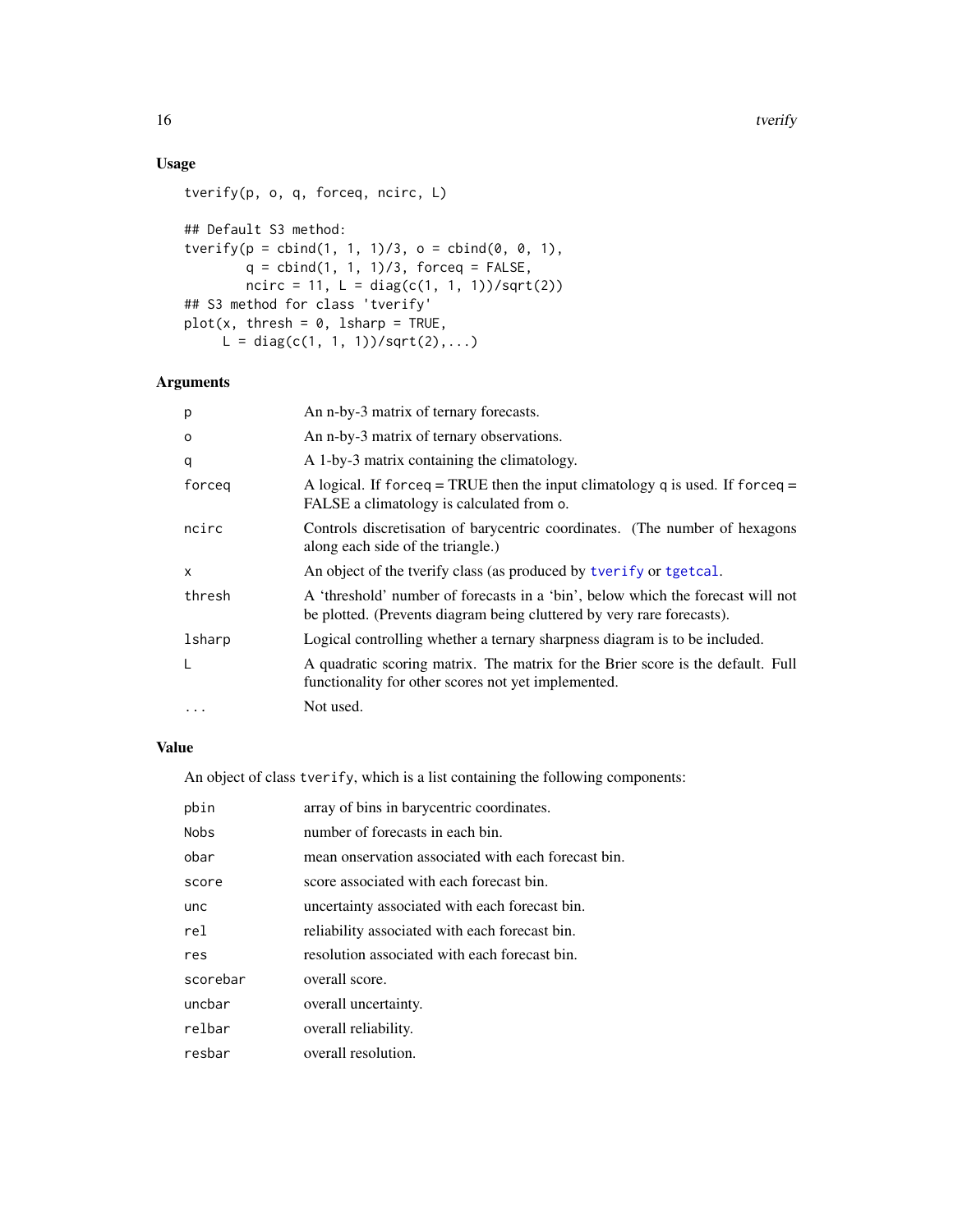<span id="page-16-0"></span>

| ncirc    | number of bins along each side of triangle.                             |
|----------|-------------------------------------------------------------------------|
| p        | input forecast data.                                                    |
| $\circ$  | input observation data.                                                 |
| assigned | index of bin assigned to each forecast.                                 |
| L        | scoring matrix used.                                                    |
| hexc     | array of hexagon centres.                                               |
| q        | climatology.                                                            |
| pk       | forecasts set to centre of each bin (tverify) or recalibrated (tgetcal) |
| ok       | mean observations corresponding to forecasts pk                         |
| pars     | parameters in calibration (tgetcal only).                               |
| opt      | details of calibration (tgetcal only).                                  |
| f        | calibration function (tgetcal only, for use with tcalibrate).           |

## Author(s)

Tim Jupp

## References

Jupp TE, Lowe R, Stephenson DB, Coelho CAS (2012) On the visualization, verification and recalibration of ternary probabilistic forecasts, Philosophical Transactions of the Royal Society, volume 370, pages 1100-1120.

```
http://rsta.royalsocietypublishing.org/content/370/1962/1100.full
```

```
http://arxiv.org/abs/1103.1303
```
#### Examples

```
data(foot) # get football betting data
tv <- tverify(p=foot$p,o=foot$o) # get verification info
plot(tv) # plot verification info
```
<span id="page-16-1"></span>

xf *x coordinate of a ternary forecast in barycentric coordinates*

#### Description

This is a utility function to calculate the x-coordinate of a point in barycentric coordinates. It is unlikely that the user will want to use this function directly.

## Usage

 $xf(p = \text{cbind}(1, 1, 1)/3, M = \text{tsetup}(\text{M32})$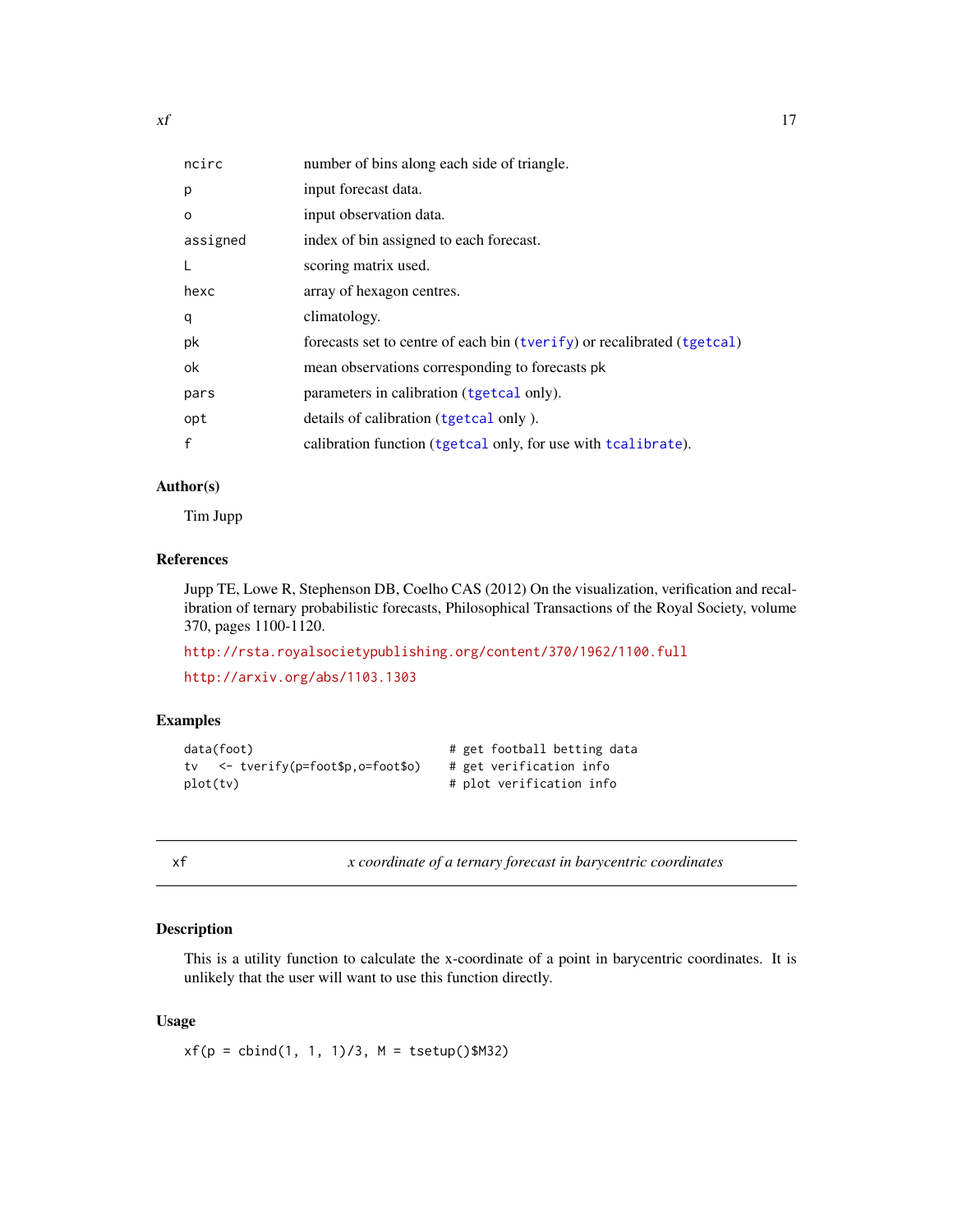## <span id="page-17-0"></span>Arguments

| p | An n-by-3 matrix of ternary forecasts.                                             |
|---|------------------------------------------------------------------------------------|
| M | A 2-by-3 matrix describing the transfromation for $R^{\wedge}3$ to $R^{\wedge}2$ . |

## Value

An n-by-1 array of x-values for use in plotting.

#### Author(s)

Tim Jupp

## References

Jupp TE, Lowe R, Stephenson DB, Coelho CAS (2012) On the visualization, verification and recalibration of ternary probabilistic forecasts, Philosophical Transactions of the Royal Society, volume 370, pages 1100-1120.

<http://rsta.royalsocietypublishing.org/content/370/1962/1100.full>

<http://arxiv.org/abs/1103.1303>

## See Also

[tsetup](#page-14-3), [yf](#page-17-1)

#### Examples

xf(p=cbind(.1,.2,.7))

<span id="page-17-1"></span>yf *y coordinate of a ternary forecast in barycentric coordinates*

#### Description

This is a utility function to calculate the y-coordinate of a point in barycentric coordinates. It is unlikely that the user will want to use this function directly.

#### Usage

 $yf(p = \text{cbind}(1, 1, 1)/3, M = \text{tsetup}(\text{)}M32)$ 

|   | An n-by-3 matrix of ternary forecasts.                                             |
|---|------------------------------------------------------------------------------------|
| м | A 2-by-3 matrix describing the transfromation for $R^{\wedge}3$ to $R^{\wedge}2$ . |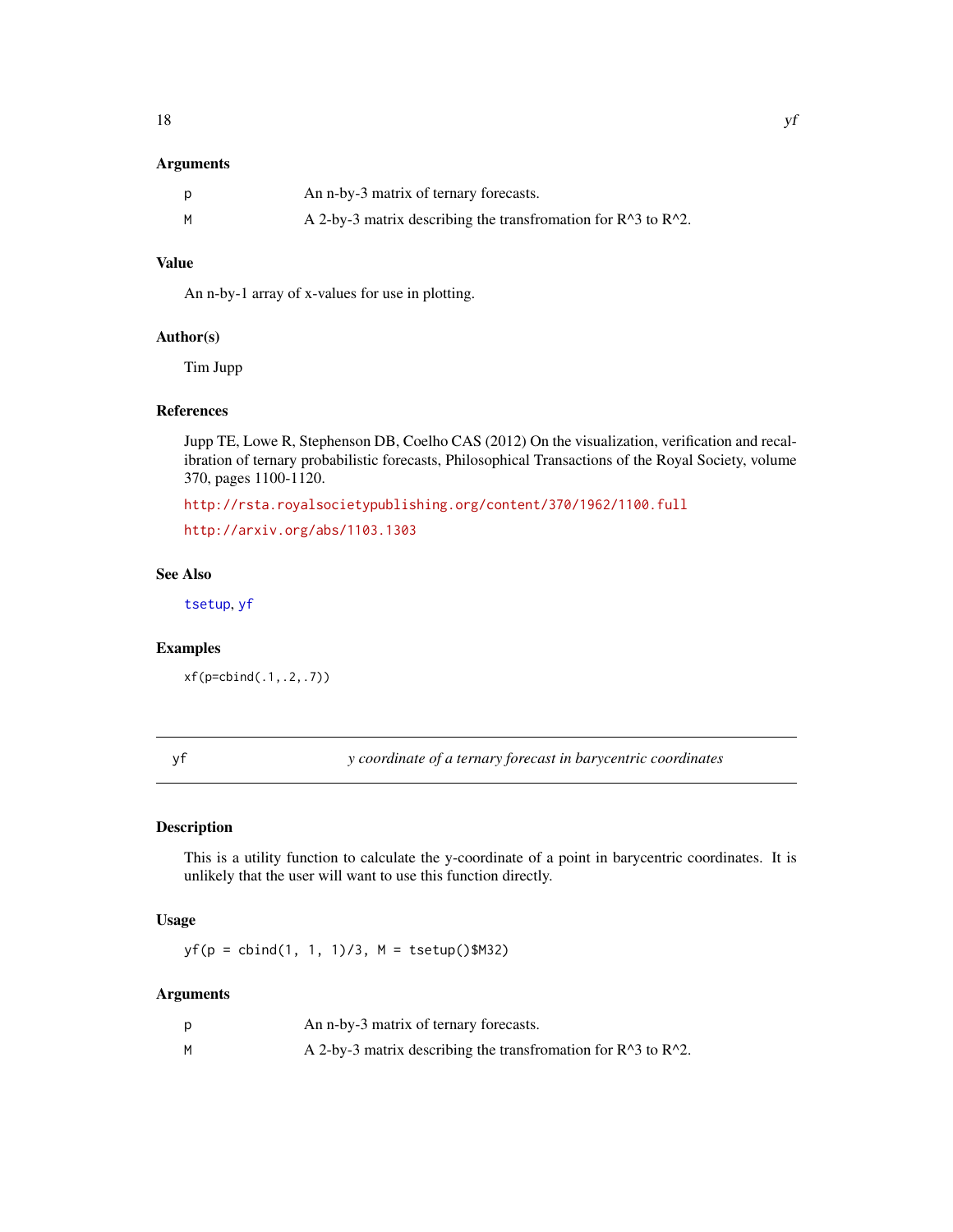## <span id="page-18-0"></span>Value

An n-by-1 array of y-values for use in plotting.

## Author(s)

Tim Jupp

## References

Jupp TE, Lowe R, Stephenson DB, Coelho CAS (2012) On the visualization, verification and recalibration of ternary probabilistic forecasts, Philosophical Transactions of the Royal Society, volume 370, pages 1100-1120.

<http://rsta.royalsocietypublishing.org/content/370/1962/1100.full>

<http://arxiv.org/abs/1103.1303>

## See Also

[tsetup](#page-14-3), [xf](#page-16-1)

## Examples

yf(p=cbind(.1,.2,.7))